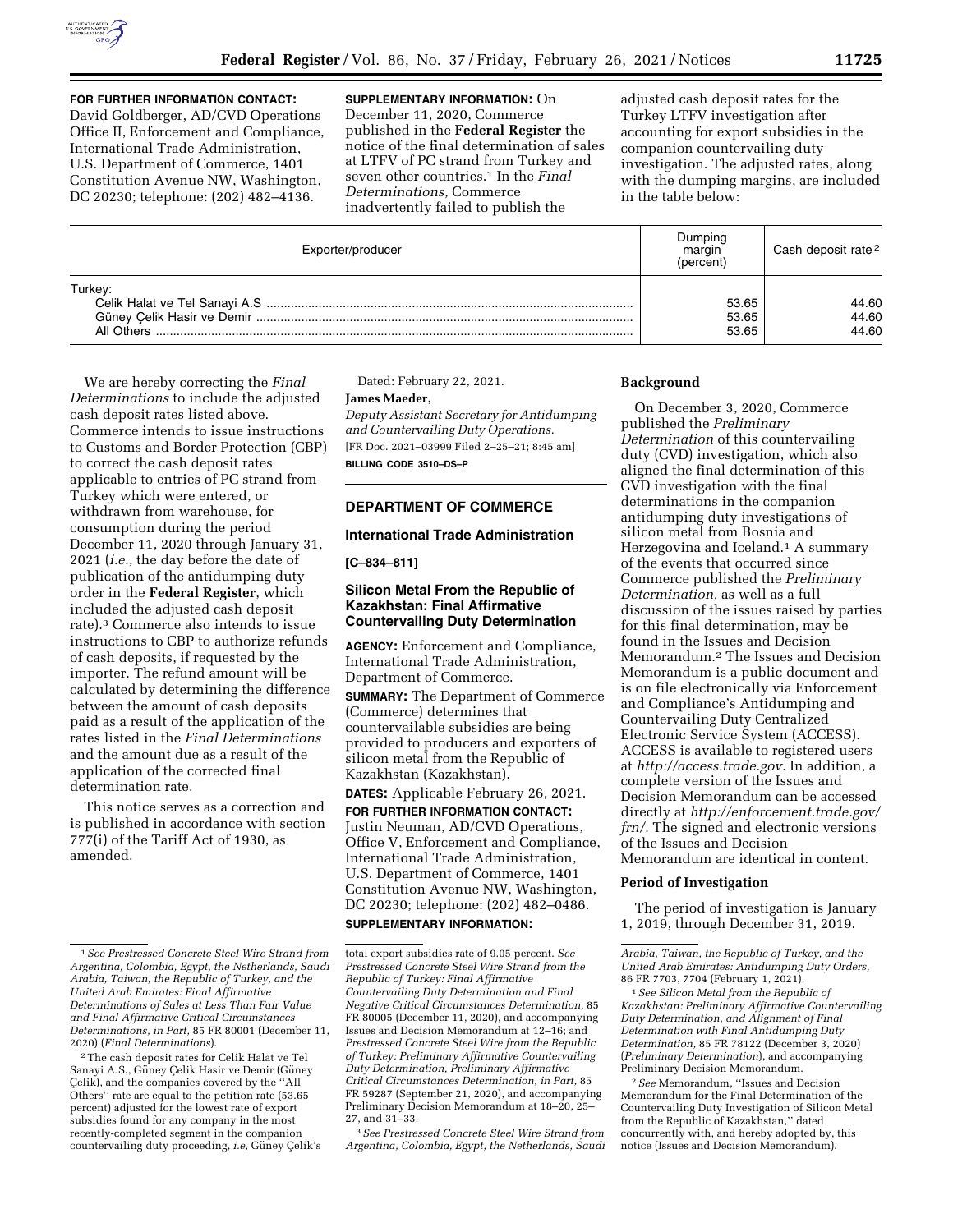# **Scope of the Investigation**

The product covered by this investigation is silicon metal from Kazakhstan. For a full description of the scope of this investigation, *see* the ''Scope of the Investigation'' in Appendix I.

# **Scope Comments**

As stated in the *Preliminary Determination,* no interested parties commented on the scope of the investigation as it appeared in the *Initiation Notice.*3 Accordingly, the scope of the investigation remains the same as it appeared in the *Initiation Notice. See* Appendix I of this notice.

# **Analysis of Subsidy Programs and Comments Received**

The subsidy programs under investigation and the issues raised in the case and rebuttal briefs by parties in this investigation are discussed in the Issues and Decision Memorandum. A list of the issues raised by parties is attached to this notice at Appendix II.

#### **Methodology**

Commerce conducted this investigation in accordance with section 701 of the Tariff Act of 1930, as amended (the Act). For each of the subsidy programs found countervailable, Commerce determines that there is a subsidy, *i.e.,* a financial contribution by an ''authority'' that gives rise to a benefit to the recipient, and that the subsidy is specific.<sup>4</sup> For a full description of the methodology underlying our final determination, *see*  the Issues and Decision Memorandum.

Commerce notes that, in making these findings, it relied on facts available and, because it finds that one or more respondents did not act to the best of their ability to respond to Commerce's requests for information, it drew an adverse inference where appropriate in selecting from among the facts otherwise available.5 For further information, *see* ''Use of Facts Otherwise Available and Adverse Inferences'' in the Issues and Decision Memorandum.

## **Verification**

Commerce was unable to conduct onsite verification of the information

relied upon in making its final determination in this investigation. However, we attempted to take additional steps in lieu of an on-site verification to verify the information relied upon in making this final determination, in accordance with section 782(i) of the Act.<sup>6</sup>

Pursuant to section 776(a)(2)(D) of the Act, in situations where information has been provided but the information cannot be verified in accordance with section 782(i) of the Act, Commerce may use ''facts otherwise available'' on the record in reaching the applicable determination. Accordingly, because Commerce was unable to verify certain information, and because that inability to verify information, or gather information in lieu of an on-site verification, was a result of a respondent failing to act to the best of its ability, in accordance with section 776(b) of the Act, we have applied an adverse inference in using facts otherwise available. in making our final determination.7

# **Changes Since the Preliminary Determination**

Based on our review and analysis of the comments received from parties and the results of verification, we made certain changes to the subsidy rate calculations. For a discussion of these changes, *see* the Issues and Decision Memorandum.

# **All-Others Rate**

As discussed in the *Preliminary Determination,* Commerce based the selection of the all-others rate on the countervailable subsidy rate established for the mandatory respondents in accordance with section  $705(c)(5)(A)(ii)$ of the Act.8 Because we are adjusting the final subsidy rate applicable to the mandatory respondents, we are making similar changes to the all-others rate as well.9

# **Final Determination**

In accordance with section 705(c)(1)(B)(i)(I) of the Act, Commerce determines that the following estimated countervailable subsidy rates exist:

9*See* Issues and Decision Memorandum at Comment 11.

10As discussed in the Preliminary Decision Memorandum, Commerce has found the following companies to be cross-owned with Tau-Ken Temir LLP and JSC NMC Tau-Ken Samruk: Silicon Metal

| Company                                                                     | Subsidy rate<br>(percent) |
|-----------------------------------------------------------------------------|---------------------------|
| Tau-Ken Temir LLP and JSC<br>NMC Tau-Ken Samruk <sup>10</sup><br>All Others | 160.00<br>160.00          |

### **Disclosure**

Normally, Commerce discloses to interested parties the calculations performed in connection with a final determination within five days of the public announcement or, where there is no public announcement, within five days of the date of publication of the notice of final determination in the **Federal Register**, in accordance with 19 CFR 351.224(b). However, because Commerce applied adverse facts available (AFA) to the individuallyexamined company Tau-Ken Temir LLP/JSC NMC Tau-Ken Samruk in this investigation, in accordance with section 776 of the Act, and the applied AFA rate is based solely on information provided by the Government of Kazakhstan, there are no calculations to disclose.

# **Continuation of Suspension of Liquidation**

As a result of our *Preliminary Determination* and pursuant to sections 703(d)(1)(B) and (d)(2) of the Act, Commerce instructed U.S. Customs and Border Protection to suspend liquidation of entries of subject merchandise from Kazakhstan that were entered, or withdrawn from warehouse, for consumption on or after December 3, 2020, the date of publication of the *Preliminary Determination* in the **Federal Register**.

If the U.S. International Trade Commission (ITC) issues a final affirmative injury determination, we will issue a CVD order and require a cash deposit of estimated countervailing duties for entries of subject merchandise in the amounts indicated above, in accordance with section 706(a) of the Act. If the ITC determines that material injury, or threat of material injury, does not exist, this proceeding will be terminated, and all estimated duties deposited or securities posted as a result of the suspension of liquidation will be refunded or canceled.

#### **ITC Notification**

In accordance with section 705(d) of the Act, Commerce will notify the ITC of its final affirmative determination that countervailable subsidies are being provided to producers and exporters of

<sup>3</sup>*See Silicon Metal from the Republic of Kazakhstan: Initiation of Countervailing Duty Investigation,* 85 FR 45173 (July 27, 2020) (*Initiation Notice*); *see also Preliminary Determination,* 85 FR at 78122.

<sup>4</sup>*See* sections 771(5)(B) and (D) of the Act regarding financial contribution; section 771(5)(E) of the Act regarding benefit; and section 771(5A) of the Act regarding specificity.

<sup>5</sup>*See* sections 776(a) and (b) of the Act.

<sup>6</sup>*See* Commerce's Letter, ''Countervailing Duty Investigation of Silicon Metal from the Republic of Kazakhstan: Supplemental Questionnaire in Lieu of Verification,'' dated December 7, 2020.

<sup>7</sup>*See* Issues and Decision Memorandum at Comments 8 and 11.

<sup>8</sup>*See Preliminary Determination,* 85 FR at 78122– 23.

LLP, Metallurgical Combine KazSilicon LLP, National Welfare Fund ''Samruk-Kazyna'' JSC, ''Ekibastuz GRES–2 station'' JSC, and JSC KEGOC.